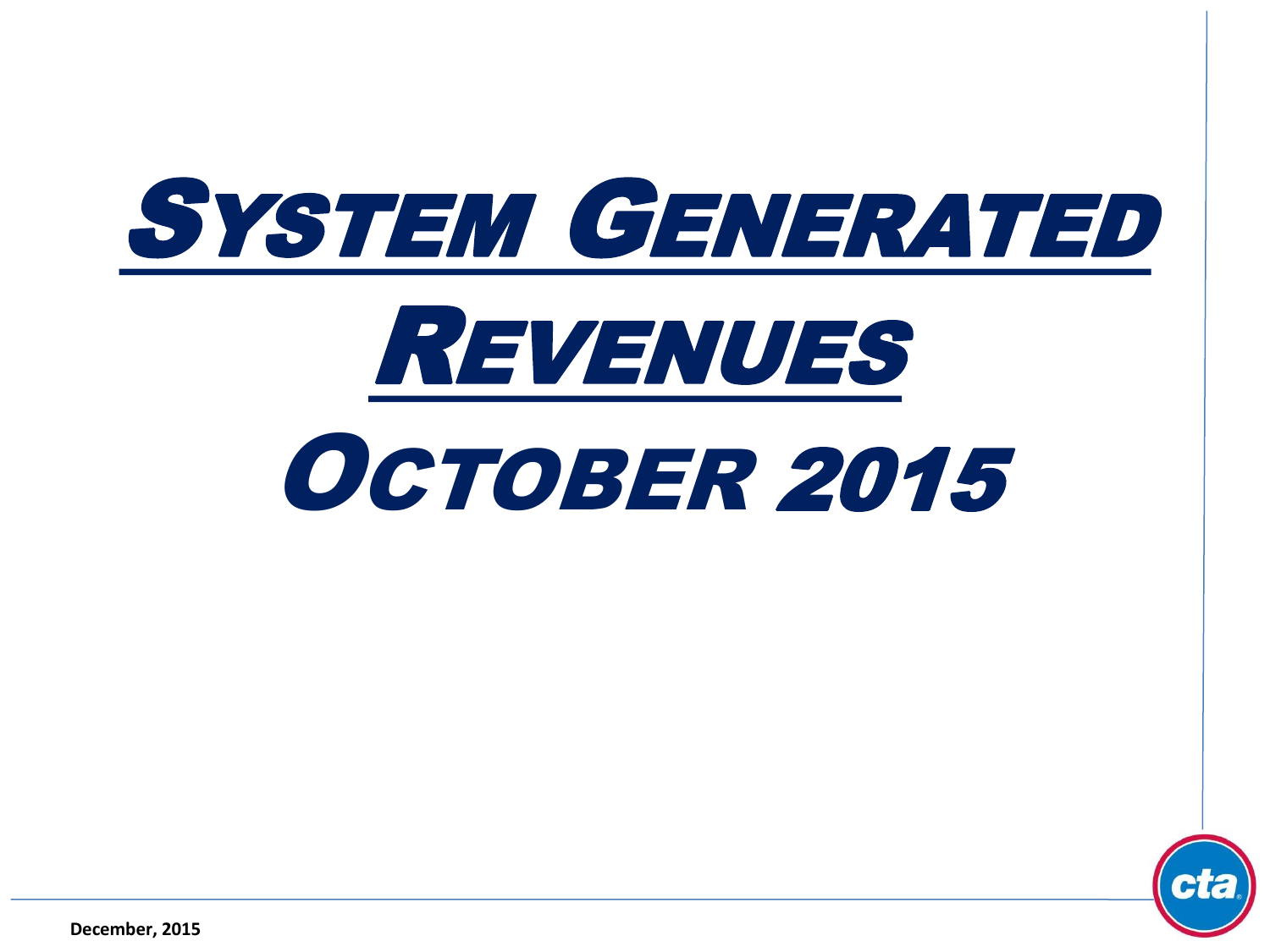# OCTOBER REVENUES: VARIANCE TO BUDGET

| <b>Dollars in Millions</b>    |  | <b>Actual</b><br>October 2015              | <b>Variance</b><br>to<br><b>Budget</b> | <b>Variance</b><br>to<br>October 2014 |
|-------------------------------|--|--------------------------------------------|----------------------------------------|---------------------------------------|
| Farebox                       |  | \$31.8M                                    | 0.5M                                   | 0.5M                                  |
| Passes                        |  | \$20.5M                                    | 0.5M                                   | 0.5M                                  |
| <b>Fare and Pass Total</b>    |  | \$52.3M                                    | 1.0M                                   | 1.0M                                  |
| <b>Reduced Fare Subsidy</b>   |  | \$1.2M                                     | 1.2M                                   | 2.3M                                  |
| Non-Farebox                   |  | \$7.0M                                     | 0.5M                                   | 0.2M                                  |
| <b>Revenue Total</b>          |  | \$60.5M                                    | 2.7M                                   | 3.1M                                  |
| <b>Average Fare (Dollars)</b> |  | \$1.10                                     | \$0.01                                 | \$0.01                                |
| <b>Free Rides</b>             |  | 6.7M                                       |                                        |                                       |
|                               |  | Free Rides is 0.03M less than October 2014 |                                        | Cl                                    |
|                               |  |                                            |                                        |                                       |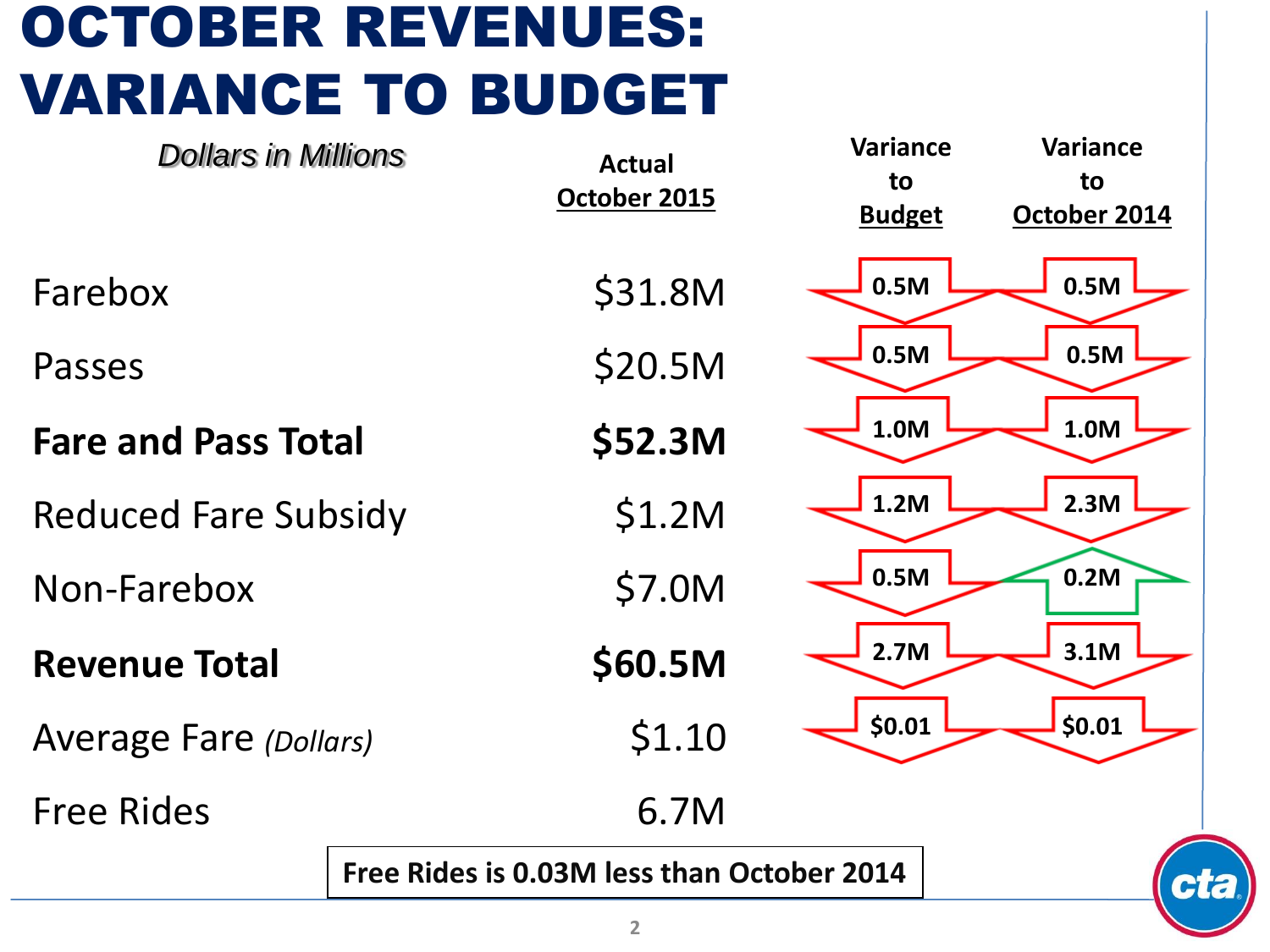## YEAR TO DATE REVENUES: VARIANCE TO BUDGET

| <b>Dollars in Millions</b>                          |  | <b>Actual</b><br><b>October YTD</b> | <b>Variance</b><br>to | <b>Variance</b><br>to |
|-----------------------------------------------------|--|-------------------------------------|-----------------------|-----------------------|
|                                                     |  |                                     | <b>Budget YTD</b>     | <b>2014 YTD</b>       |
| Farebox                                             |  | \$308.2M                            | 1.9M                  | 0.5M                  |
| Passes                                              |  | \$186.3M                            | 0.2M                  | 2.0M                  |
| <b>Fare and Pass Total</b>                          |  | \$494.5M                            | 2.1M                  | 2.5M                  |
| <b>Reduced Fare Subsidy</b>                         |  | \$10.8M                             | 12.8M                 | 10.5M                 |
| Non-Farebox                                         |  | \$55.2M                             | 0.8M                  | 1.0M                  |
| <b>Revenue Total</b>                                |  | \$560.5M                            | 14.1M                 | 9.0M                  |
| <b>Average Fare (Dollars)</b>                       |  | \$1.14                              |                       |                       |
| <b>Free Rides</b>                                   |  | 61.5M                               |                       |                       |
| Free Rides is 2.5M less than October 2014 YTD<br>CI |  |                                     |                       |                       |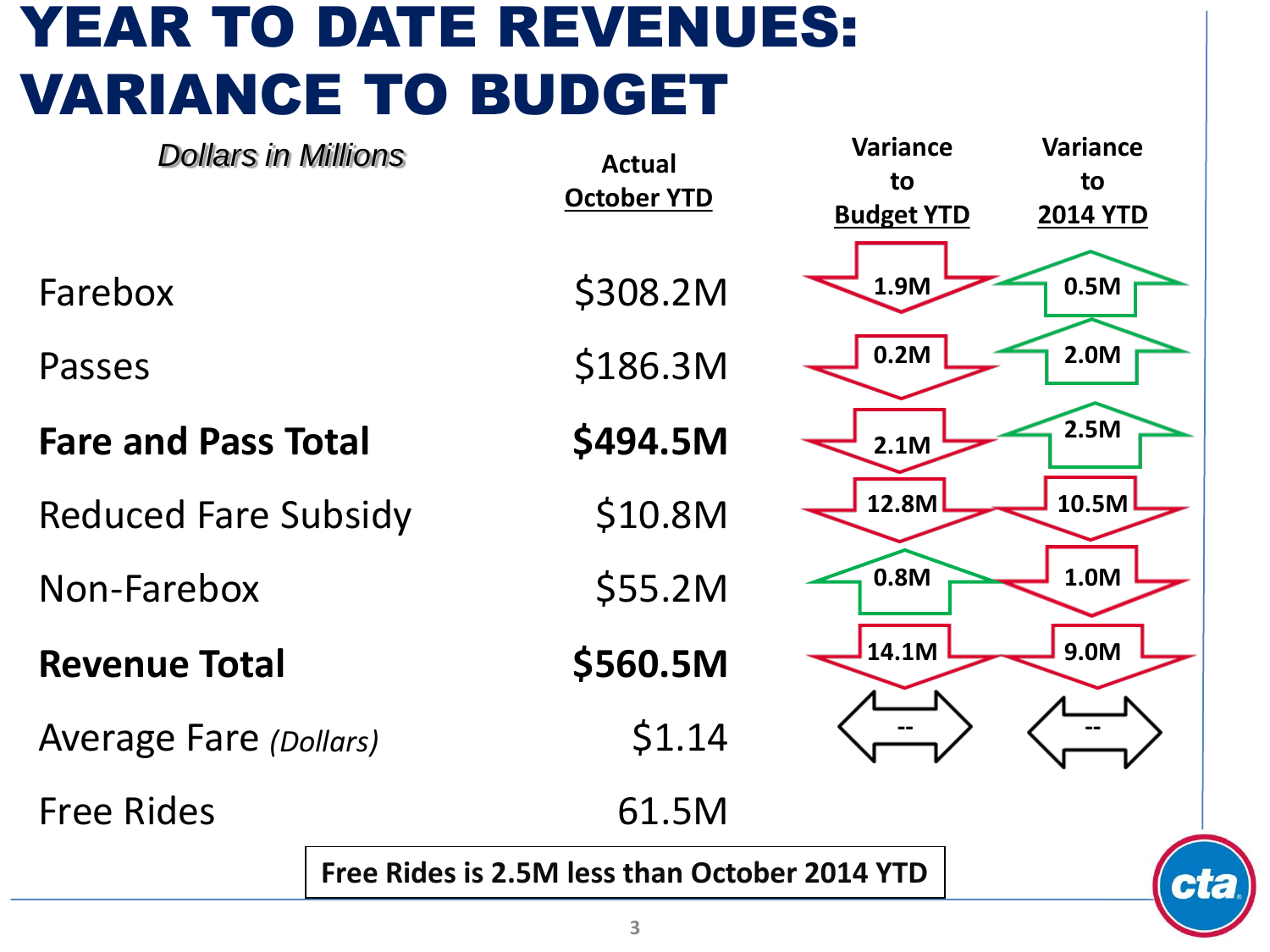## OCTOBER RIDERSHIP: YEAR-OVER-YEAR CHANGE



Loss in Free Rides reduced system ridership by 0.06% in October and by 0.6% YTD.

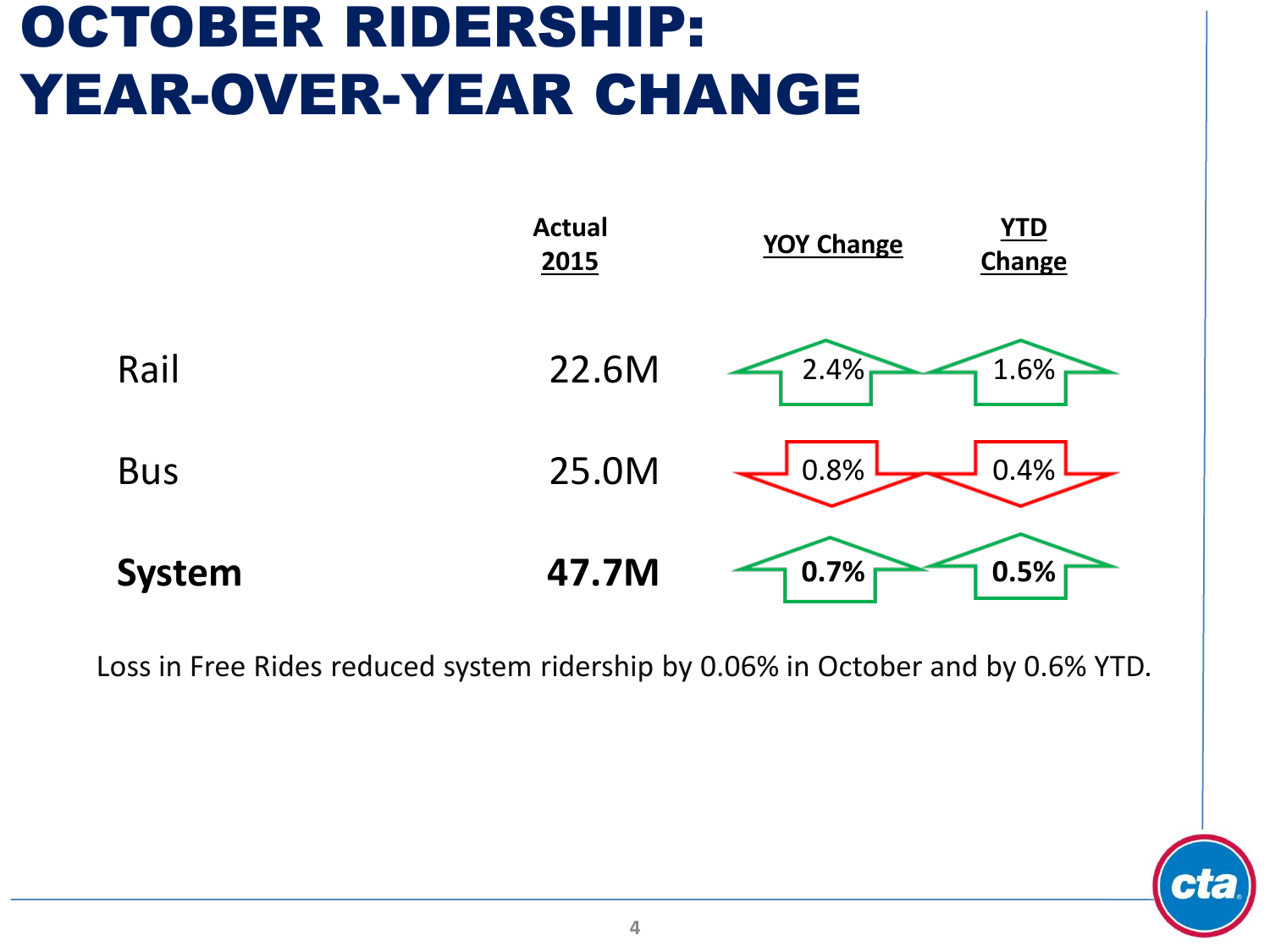

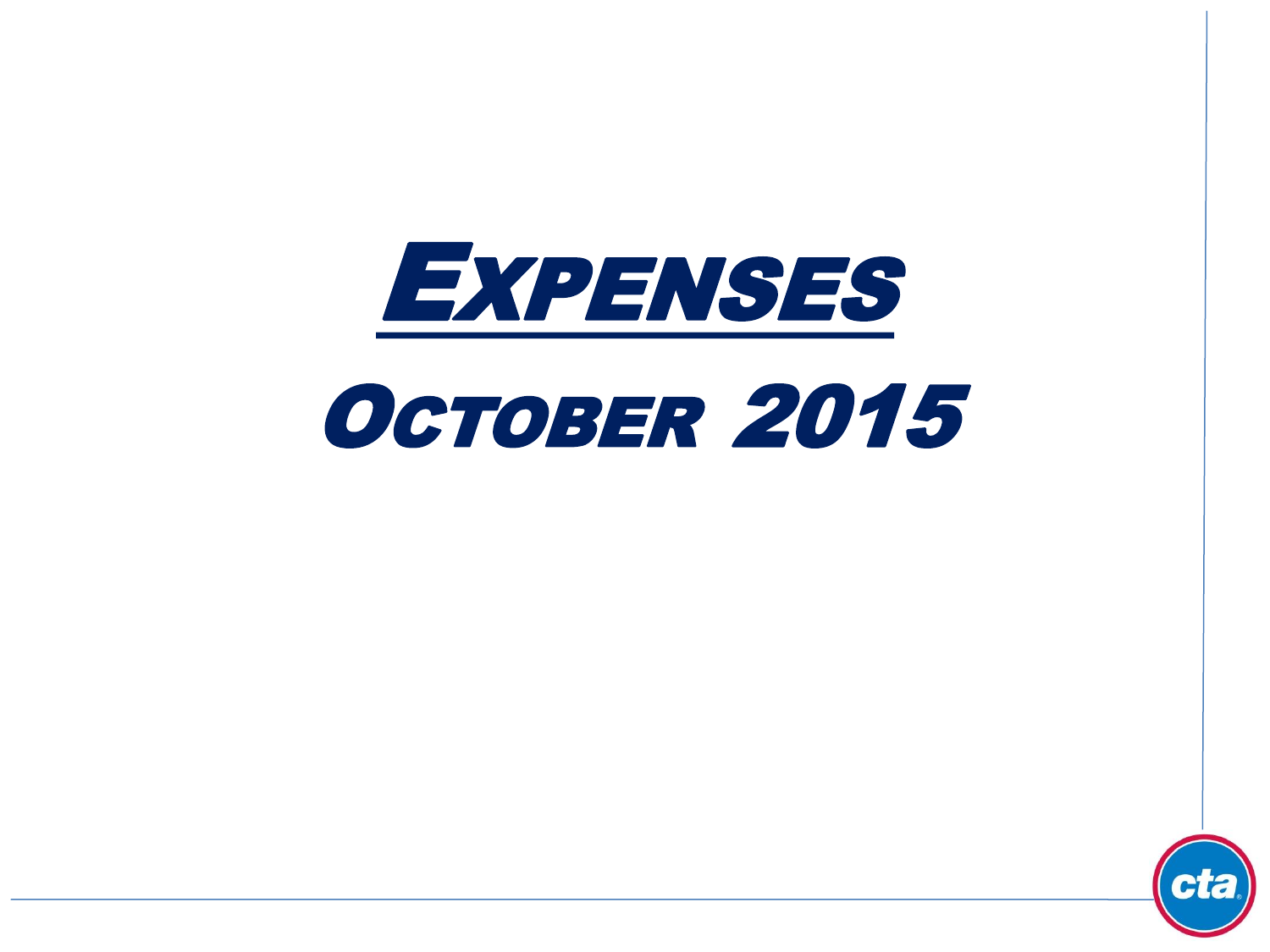# OCTOBER EXPENSES: VARIANCE TO BUDGET

*Dollars in Thousands*

| Category                                | <b>Actual</b><br>October<br>2015 | Favorable/<br>(Unfavorable)<br><b>Variance to</b><br><b>Budget</b> |
|-----------------------------------------|----------------------------------|--------------------------------------------------------------------|
| Labor                                   | 88,024                           | (139)                                                              |
| <b>Material</b>                         | 6,356                            | 321                                                                |
| <b>Fuel</b>                             | 4,116                            | 687                                                                |
| <b>Power</b>                            | 2,403                            | $\overline{\mathbf{4}}$                                            |
| <b>Provision Injuries &amp; Damages</b> |                                  |                                                                    |
| <b>Purchase of Security Services</b>    | 1,201                            | 1                                                                  |
| <b>Other Expenses</b>                   | 17,798                           | 2,004                                                              |
| <b>Total Operating Expenses</b>         | 119,898                          | 2,878                                                              |

**Other expenses consist of: Utilities, Advertising & Promotions, Travel & Meetings, Contractual Services, Leases & Rentals, Pension Obligation Bond, and General Expenses.**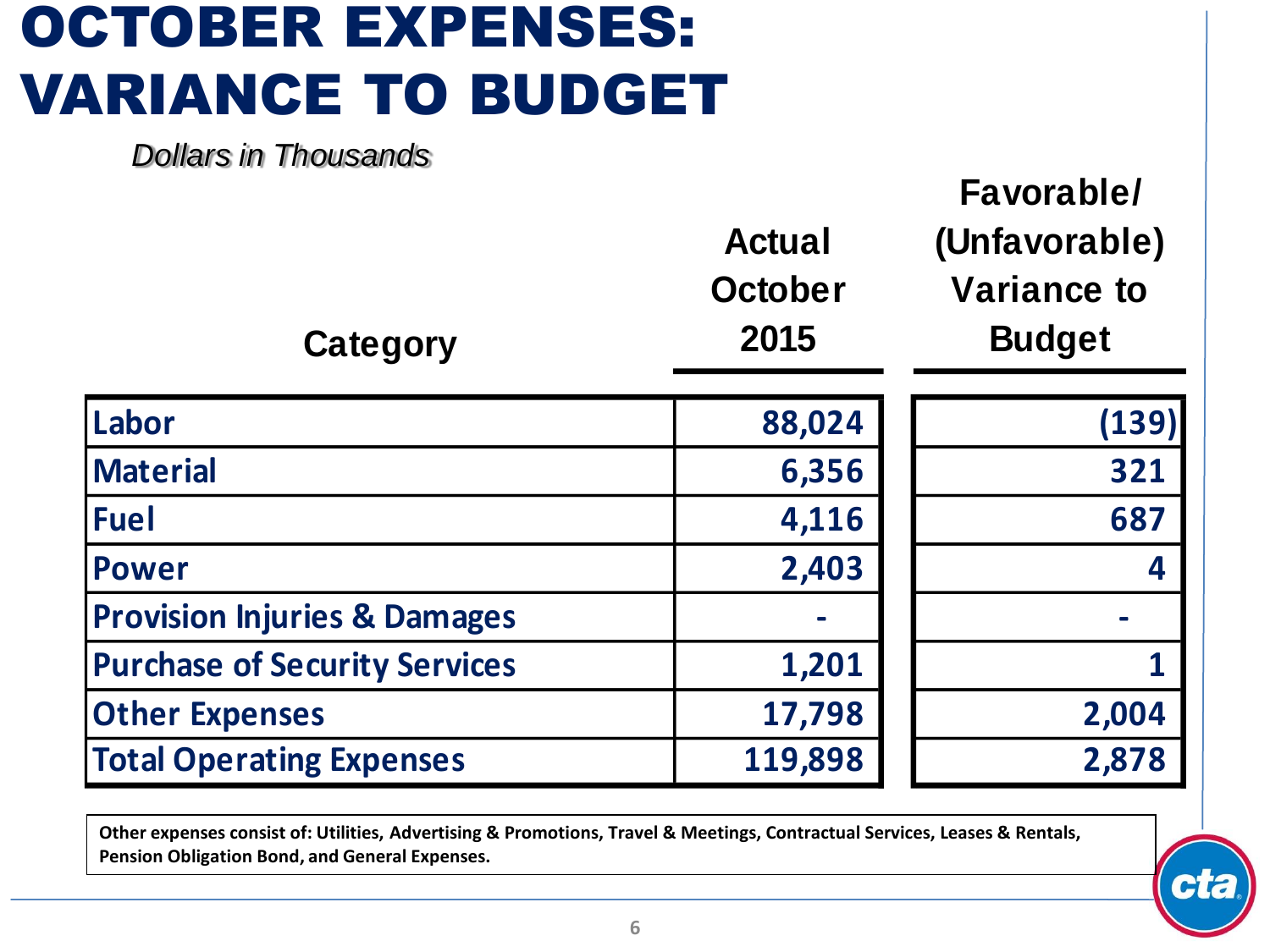## YEAR TO DATE EXPENSES: VARIANCE TO BUDGET

*Dollars in Thousands*

| Category                                | <b>October</b><br><b>Actual</b><br><b>YTD 2015</b> | Favorable/<br>(Unfavorable)<br><b>YTD Variance</b><br>to Budget |
|-----------------------------------------|----------------------------------------------------|-----------------------------------------------------------------|
| Labor                                   | 828,507                                            | 10,274                                                          |
| <b>Material</b>                         | 69,142                                             | (7, 511)                                                        |
| <b>Fuel</b>                             | 42,125                                             | 4,445                                                           |
| <b>Power</b>                            | 24,478                                             | 777                                                             |
| <b>Provision Injuries &amp; Damages</b> |                                                    |                                                                 |
| <b>Purchase of Security Services</b>    | 11,943                                             | 79                                                              |
| <b>Other Expenses</b>                   | 214,720                                            | 3,821                                                           |
| <b>Total Operating Expenses</b>         | 1,190,915                                          | 11,884                                                          |

**Other expenses consist of: Utilities, Advertising & Promotions, Travel & Meetings, Contractual Services, Leases & Rentals, Pension Obligation Bond, and General Expenses.**